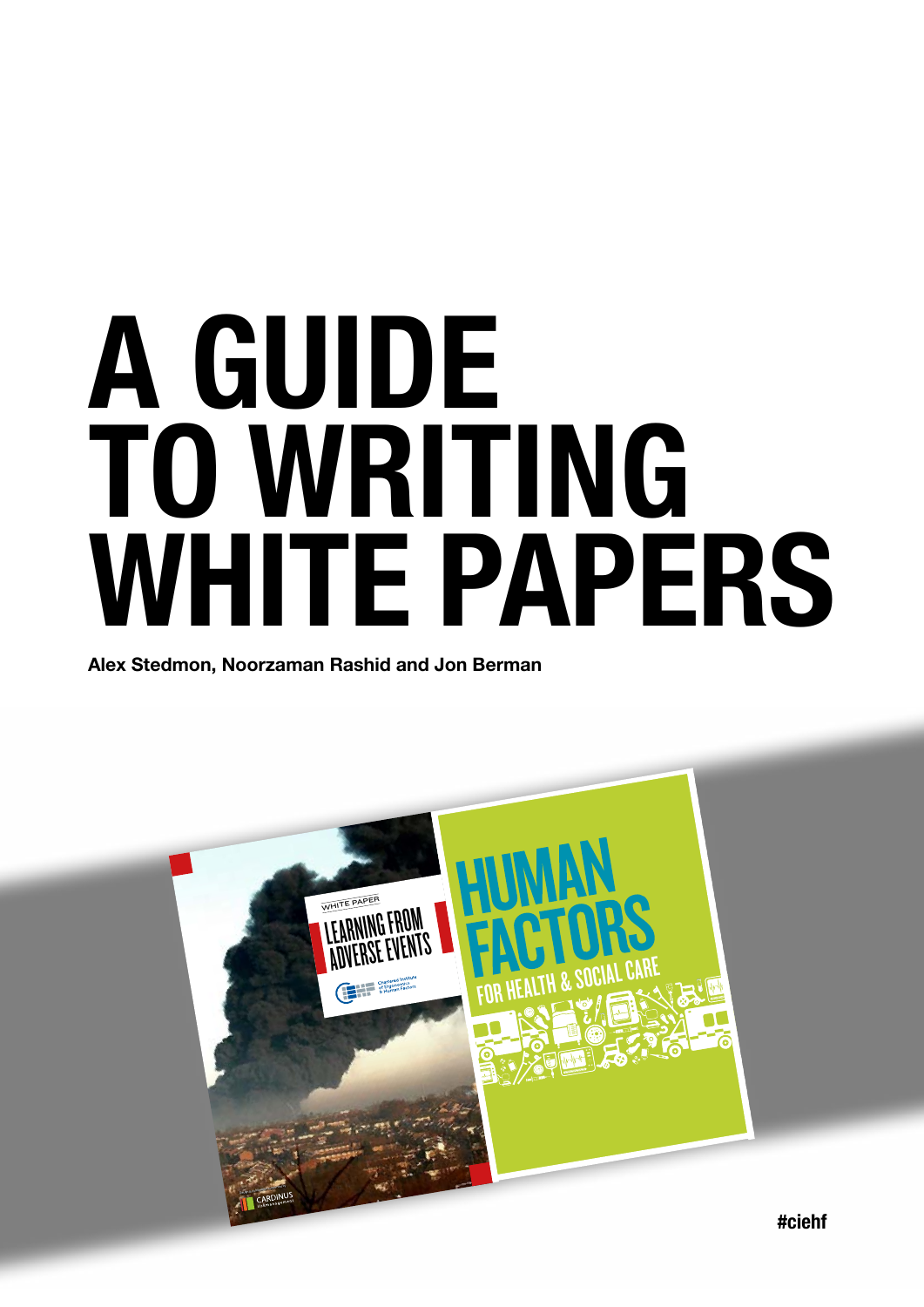# **Contents**

| Section 2 - Things to consider in writing a white paper5 |  |  |
|----------------------------------------------------------|--|--|
|                                                          |  |  |
|                                                          |  |  |

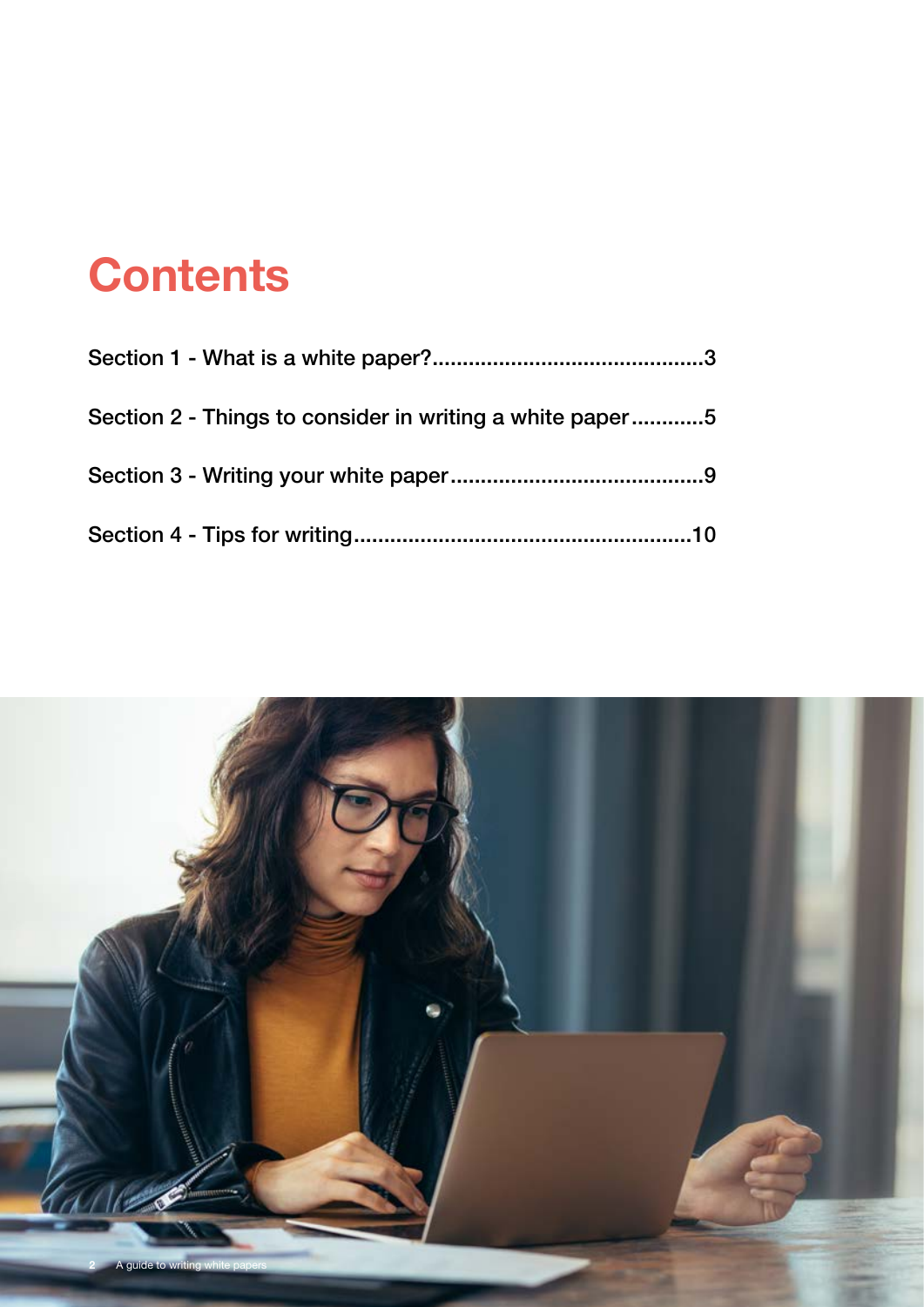## **What is a white paper?**

White papers were originally produced by government departments as position papers, industry reports or policy documents. In that capacity, they were developed as overviews of problems; potential means for solving them; and helping to guide policy change where required.

Companies and organisations have adopted white papers as a way to produce their own perspective on an issue and support various aspects of decision-making.

Many businesses use white papers as a marketing tool to promote their specific solution, product or viewpoint. In some cases, white papers do little more than sell expertise and persuade customers, clients and collaborators about a particular organisation's capabilities.

In the past, white papers could be lengthy publications. However, white papers have migrated from largely technical to primarily executive readerships. With this shift, the format of white papers has also changed so that they are shorter and more focused.

It is important to clarify that a white paper is not intended to be a lengthy monologue on a subject, overly detailed guidance document or market report. The focus should be on producing a concise and evidence-based document for its intended audience.

The CIEHF are producing white papers on a range of topics to demonstrate our position as the voice of our discipline and profession. Within the CIEHF, our white papers are a means of informing an audience, who may not have specialist knowledge of our discipline, about the role that HF/E can play in developing new approaches, helping to understand complex issues, and enhancing the social and economic impact of taking a user-centred approach to problem-solving. In this way, our white papers are about informing and influencing good practise, where HF/E can play an important role.

#### **The purpose of this guide**

This guide is designed to help any of our members who may have an idea for a white paper. It sets out the key issues to consider before, during and after writing the white paper, along with tips to help plan and prepare effectively.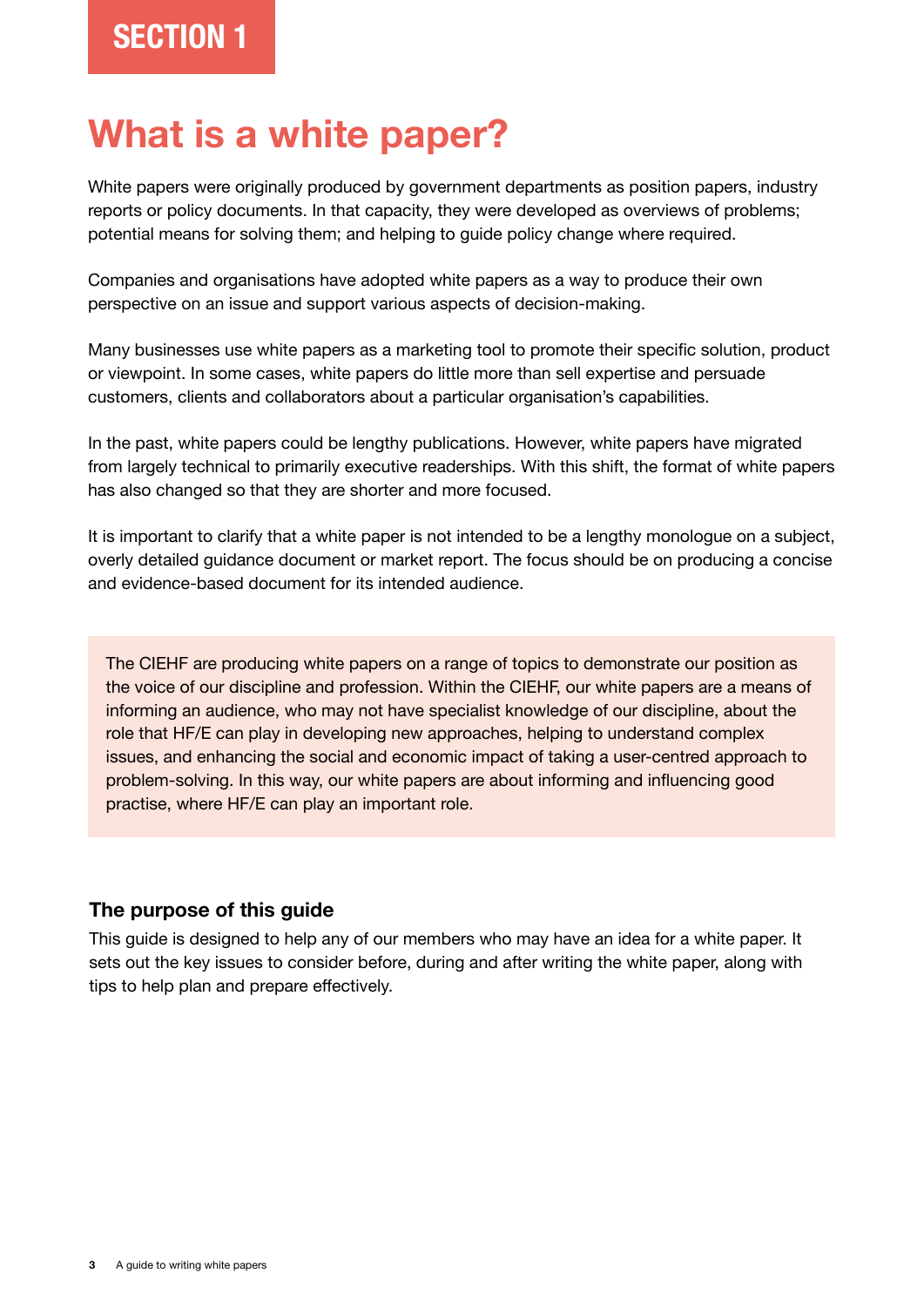### **Overview of the process**

Here is a simple depiction of the process for writing a white paper



widely by CIEHF

\***accept or reject.** If your idea is rejected then it may be suitable for a different type of publication we can help you with.

\*\* internal review and feedback along the way.

\*\*\***accept, revise and accept** without further review, **revise and review**, or **reject**.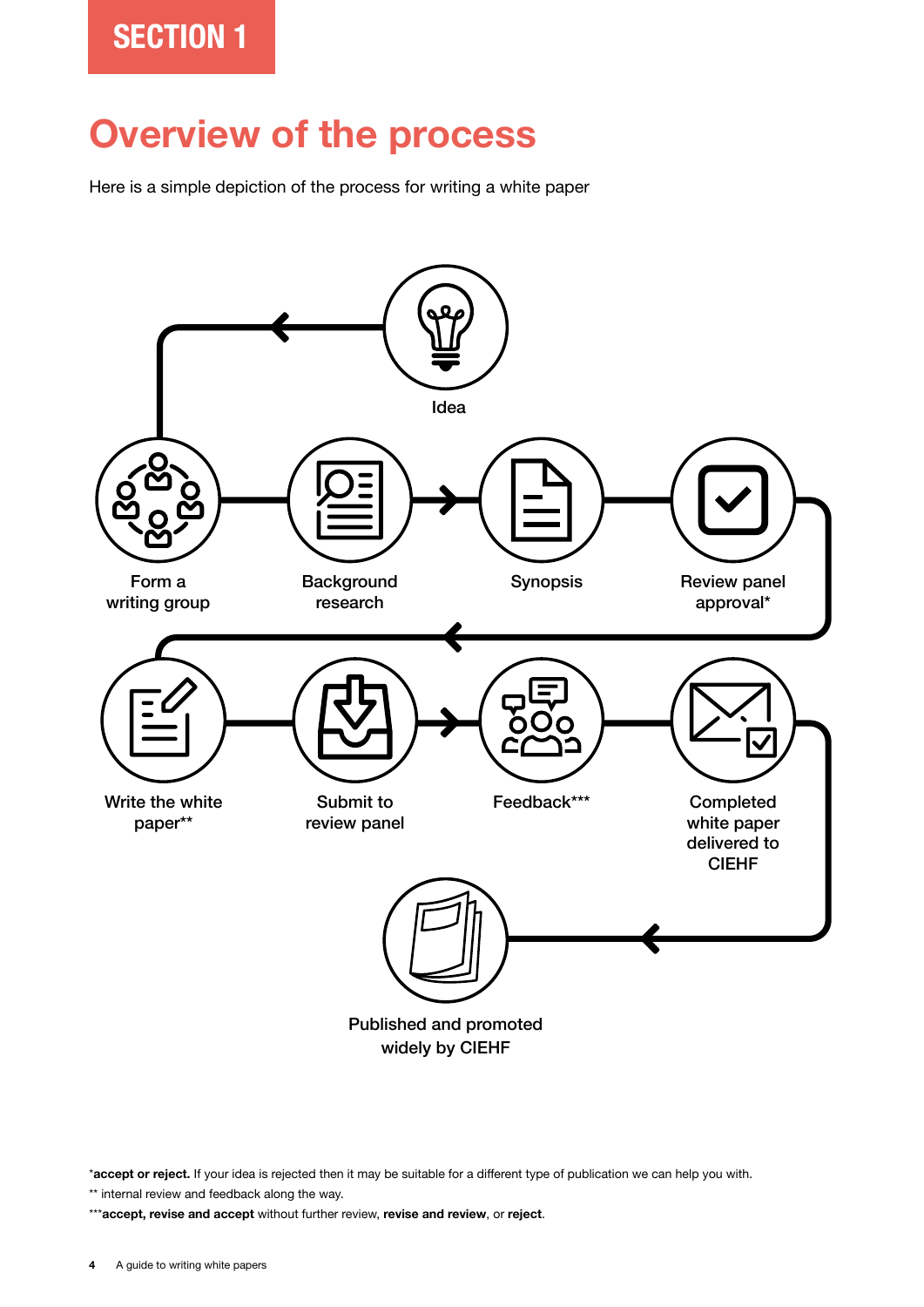## **Things to consider in writing a white paper**

#### **2.1. Authorship**

Whilst a lead or main author may have been agreed to write the paper, it is recommended that each white paper has a special interest group to help steer the research and content. This should include practitioners and academics, along with partners or bodies you may be collaborating with. There is no rule about how many or who should be identified as an author, but good practice is to include everyone who has taken an active role in contributing and preparing the paper.

#### **2.2. Time management**

White papers can take time to prepare (typically a year to produce). It is important that this is factored into the plan by building in time for edits and reviews. Will your focus still be relevant by the time the white paper is published?

#### **2.3. Focus on the evidence**

White papers should be research led, data driven and evidence based. Keep asking yourself 'where is the evidence' for anything you state.

#### **2.4. Work out the white paper's aims and deadlines**

Discuss your concept with the key stakeholders within the CIEHF (i.e. anyone on Exec or Council) and/or partners you are collaborating with. These people can help with the scope and focus of the white paper. It is good to establish a few goals for your content. These should include:

- The aim and objectives of the paper (i.e., one aim and three to four objectives)
- $\leftrightarrow$  A deadline (this is to help you plan effectively)
- A decision about who will oversee the white paper production (including content writing, design and editorial).

Understanding this information will stand you in good stead when it comes to the following stages of white paper planning.

#### **2.5. Think about your audience and what they want**

Nothing is more important than knowing your audience. You can have the greatest topic in the world, but if it is not speaking to your audience then it will be ignored, and your effort and hard work will go to waste.

Are you solving a problem, setting out a new perspective or helping people understand best practice? These all need different approaches in how your white paper is produced. You need to understand and communicate what your white paper will provide that your audience did not know before.

Once you understand your audience, it's easier to predict what they are looking for and plan for what they will find useful. These questions might help you get started:

- $\rightarrow$  What is the specific problem you aim to solve?
- What are the features of your white paper that can help achieve this?
- What learning or best practice are you trying to put across and how should it be used?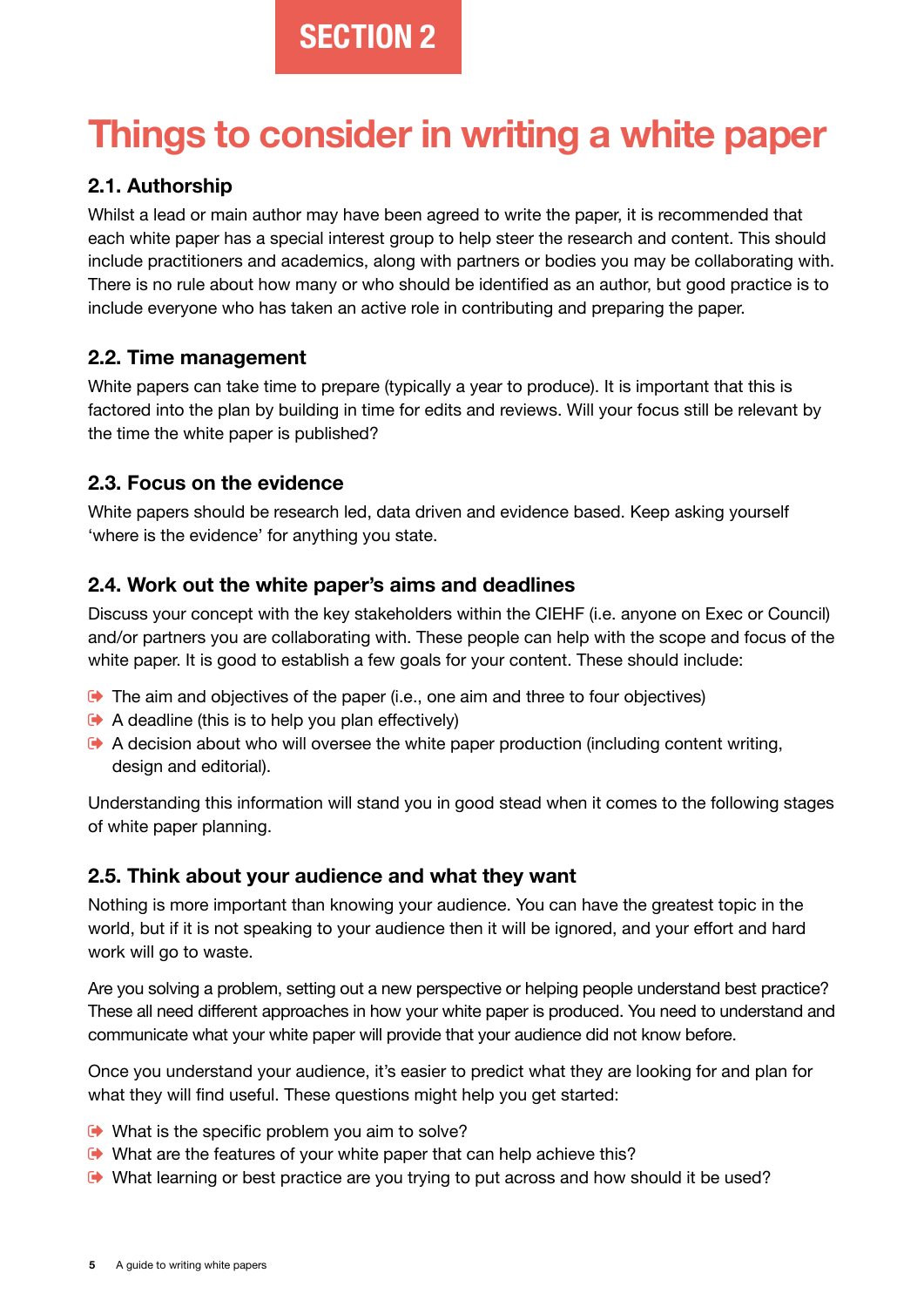#### **2.6. Do your background research**

The more you plan and prepare, the easier it will be for you to write your white paper.

We are fortunate that we have many case studies on file and at least 500 chartered members who can be contacted to provide material or relevant research literature. We can also use our registered consultancies, regional networks, sector groups and special interest groups.

If required, we are also able to use our international networks across the IEA and FEES to contact researchers and practitioners worldwide.

It is important to remember that your white paper is not just describing what a product or service does. In many cases our white papers will be about influencing best practice within industry. It is important to be clear what industries or specific practices you are trying to influence and what they will gain from reading your white paper.

Your white paper also needs to communicate your ideas to an audience who may not have a deep knowledge of HF/E, and/or who may not understand the role of HF/E in underpinning our understanding of complex systems and user-centred approaches.

#### **2.7. Write a synopsis for approval**

A synopsis is a short overview of your white paper. We have developed a pro forma for you to complete that helps you think about the different aspects of your white paper. It is important to do this before writing your actual white paper as it helps you consider the scope and focus you will take. If your white paper is too broad (i.e., the scope is too wide) then it could end up being too long and difficult for people to read. If it is too narrow (i.e., the focus is too narrow) then you might limit the potential reach and impact of your work.

It is also important for you to consider how your white paper will demonstrate the Institute's position as the voice of our discipline and profession. Our white papers are about informing and influencing good practice, where HF/E can play an important role. For your synopsis to be approved and your white paper to be published under the CIEHF banner, it is important that you clearly articulate how it will achieve these things.

The synopsis is useful for both you and the other stakeholders. It allows everyone to come together and agree on a broad thrust of the main issues you'll address, the language you'll use, and the solutions you'll offer. It helps you focus your thoughts and, when well-constructed, will make the white paper easier to produce.

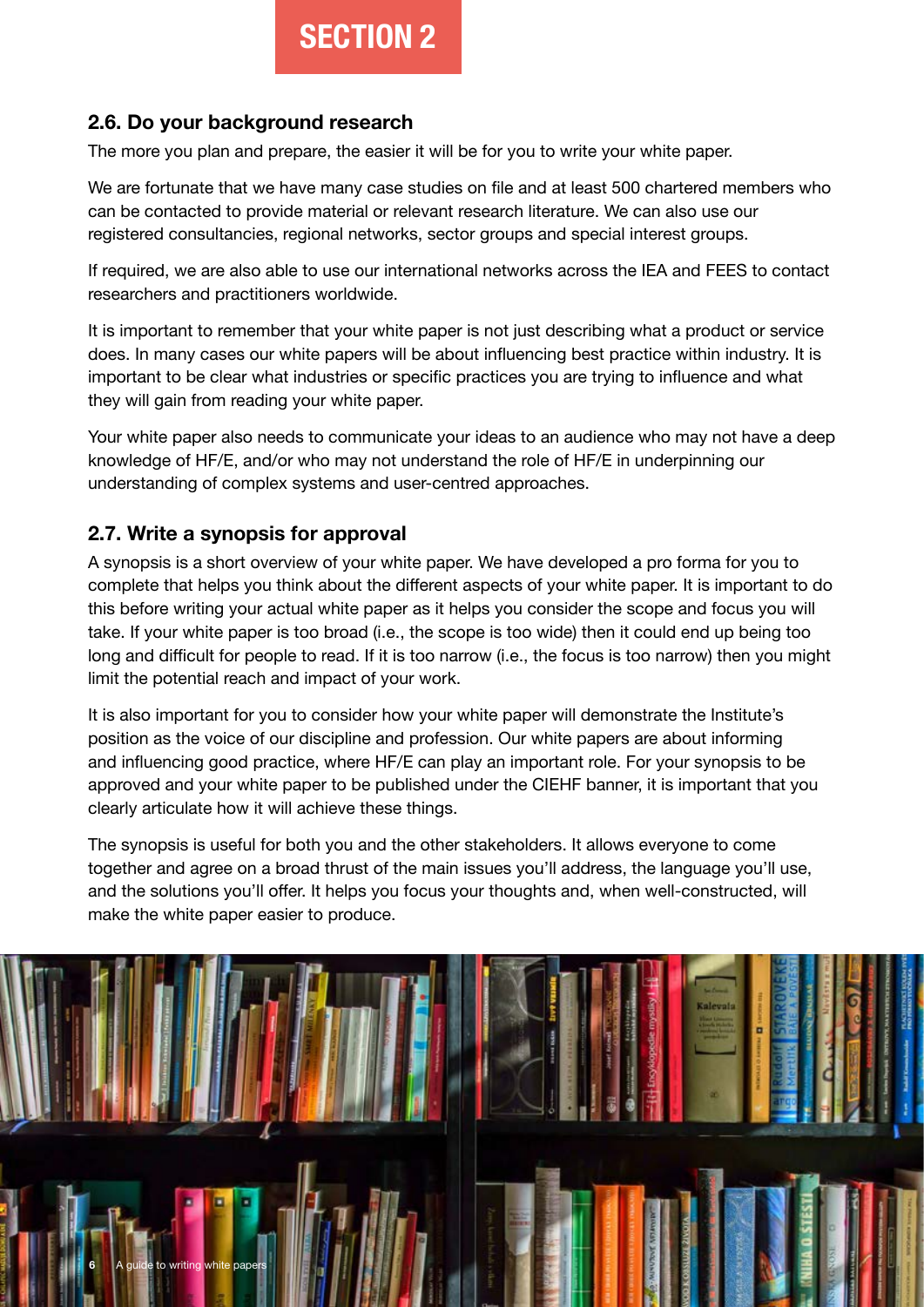#### **2.8. Internal review of synopsis, approval and final review**

These are crucial stages in producing your white paper.

Circulate your synopsis with colleagues, ask for their feedback and make sure you've got the tone right. And if there's significant feedback or edits to be made on the synopsis, it's a lot better to catch these early in the overall white paper writing process.

Usually, a white paper is the collaborative work of a number of people. The activity of writing the synopsis can help identify those who have the time to commit to the work and distributing tasks going forward.

All white papers need to be approved by Council so please factor this into your timescale. This is important as Council will be able to consider your synopsis in relation to other planned publications and activities.

Once approved by Council, your white paper will be assigned two general reviewers and a technical reviewer. You can propose someone who will agree to act as the technical reviewer for the final draft of your white paper (however, it cannot be one of your co-authors). These people will act as the formal review panel for your white paper, although you may invite feedback from others if you wish.

Upon submitting your completed white paper, the reviewers will assess how well it addresses the original criteria set out in the pro forma. They will be looking for evidence that it achieves its aim and objectives, provides evidence-based consideration of the problem, how the solution promotes HF/E to a wider audience and evidence of impact.

#### **2.9. Structure of the synopsis and white paper**

White papers come in many shapes and sizes, but the majority follow the same basic structure for their synopsis and for the full version:

#### **INTRODUCTION PROBLEM SOLUTION IMPACT STATEMENT CONCLUSION REFERENCES**

- $\bullet$  Introduction (scope and focus) identifying the aim and objectives
- **Problem** (structure) setting out one problem or perhaps subdivisions or a main issue using evidence to provide legitimacy
- Solution (HF/E relevance) how does HF/E help us understand things differently?
- **Impact statement** (wider reach) is there any evidence that your solution has impact?
- $\bullet$  Conclusion (call to action) how can the reader take this forward?
- $\blacktriangleright$  References a list of all sources you have referred to in your white paper.

In general, the main emphasis of the white paper should be dedicated to the problem and solution (i.e., approx. two-thirds of the paper), with the introduction and conclusion (i.e., approx. one-third of the paper) helping to frame the paper and provide a clear way forward at the end.

There is no hard and fast rule about how long each of these sections should be but in general white papers are short digests rather than lengthy essays.

Again, by thinking of your audience, you will have already identified who your readers are likely to be. Will they typically have time to read a 50-page report or would a 10-page digest be a much better way of communicating the purpose of the white paper?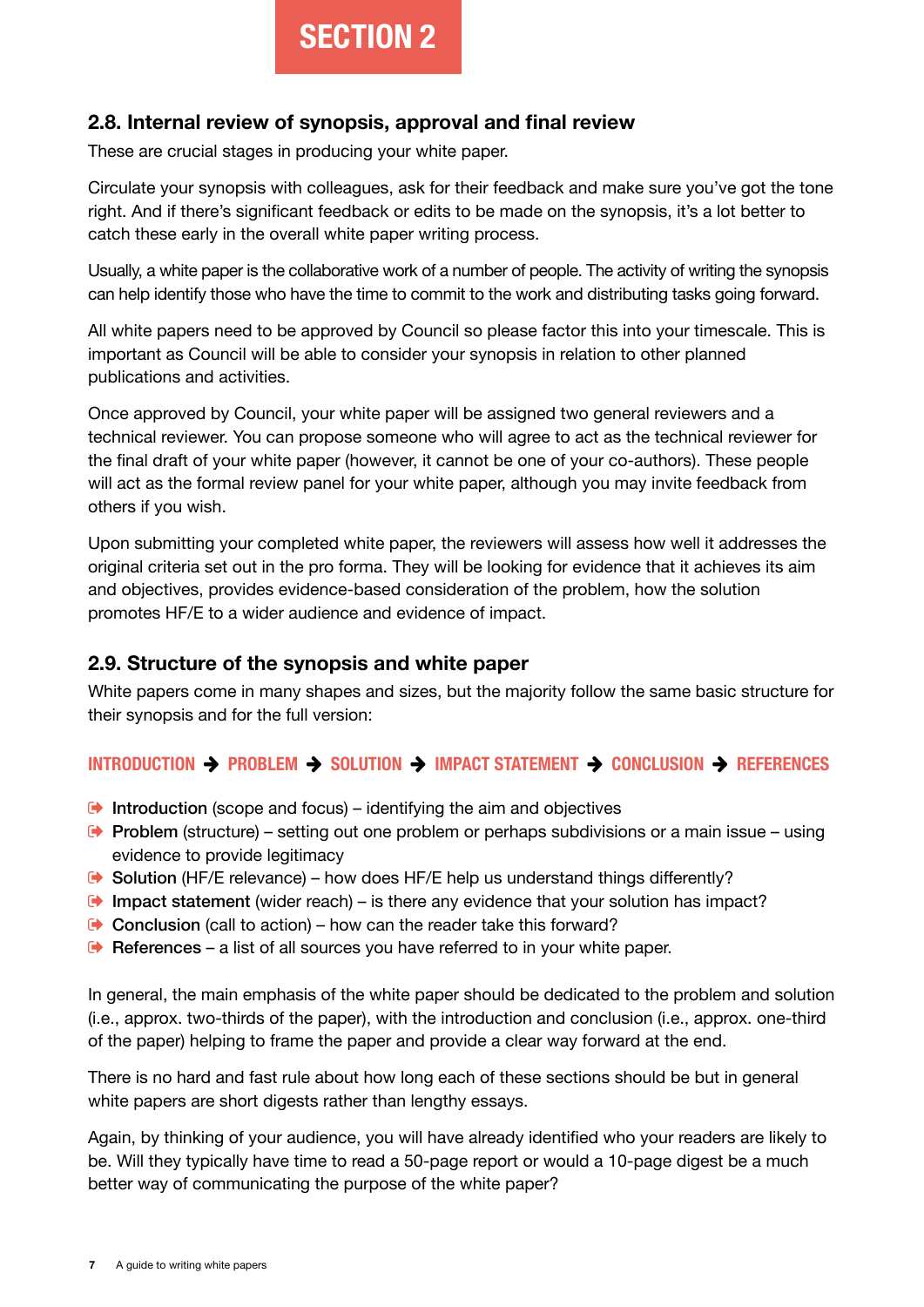It is important to think about what your white paper will give to its audience. Are you providing a list of recommendations, a checklist for people to use, a new approach/tool/method? Might it be useful to provide an infographic summary or abstract of the work that can be posted on a wall (and which can be produced with help from CIEHF)? These are all valid ways of promoting your work and making it relevant to the audience.

#### **2.10. Impact statement**

An impact statement outlines the wider benefits from your work from an economic and societal perspective. This may occur through commercial activity, social enterprise, professional practice, clinical use, public health, public policy design, public service delivery, public policy and laws, public discourse, culture, the quality of the environment or quality of life.

Impact might be demonstrated at a local, regional, national or international level and can be incremental or immediate in terms of the changes it produces.

Above all, impact needs to be measurable. A clear and concise statement should provide evidence of impact rather than just a description of impact.

Impact might be demonstrated through publications (i.e., journals, professional membership or mainstream media), education, public engagement, translational research, commercial and social enterprise activity, engaging with public policy makers and public service delivery practitioners, influencing ministers, collaborating with academics and non-academics etc.

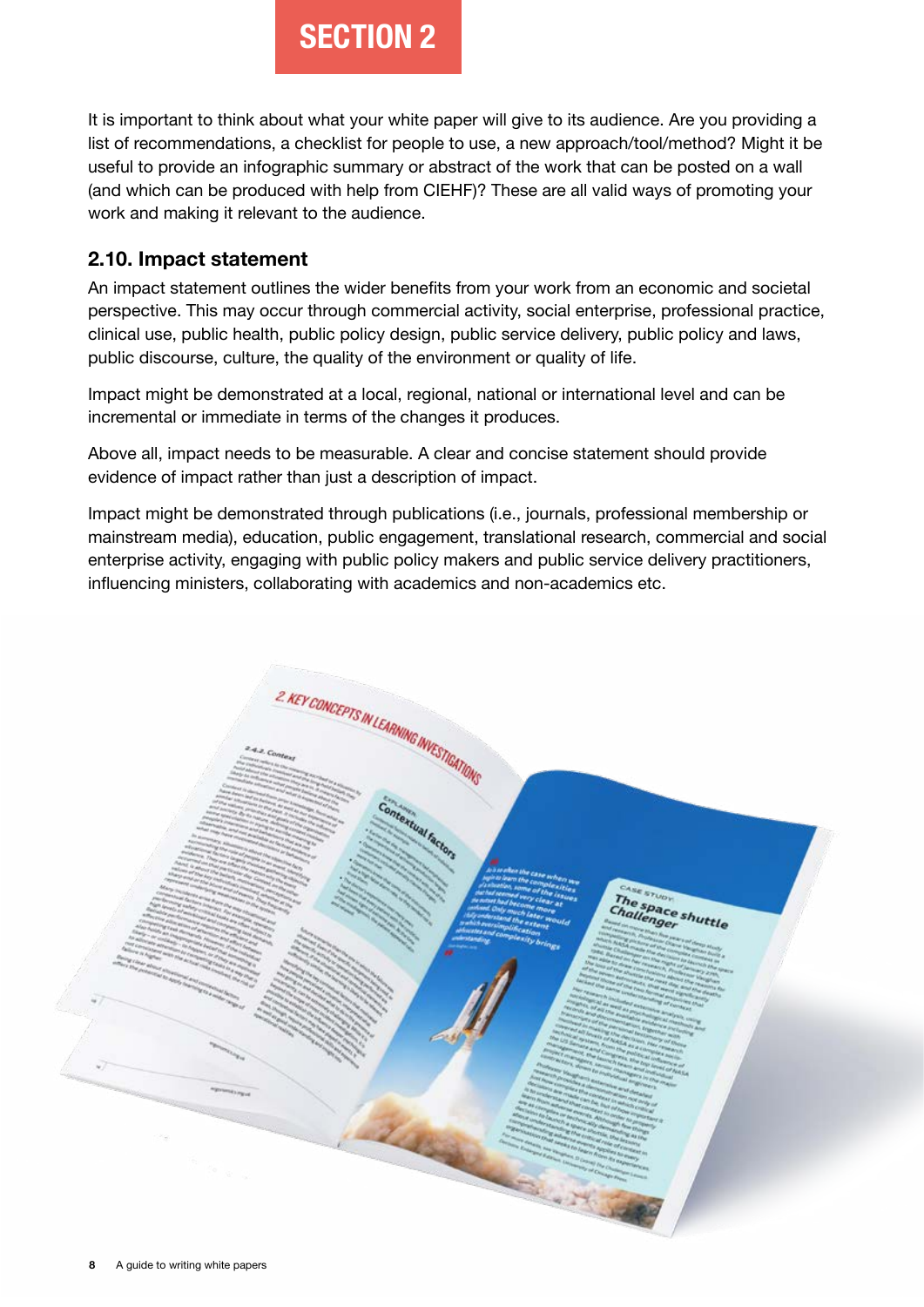## **Writing your white paper**

Writing your white paper is by no means the easy part of the process. But if you've taken the time to get the initial steps right, this will be a lot simpler.

Nonetheless, writing a white paper can be a tricky process, even if you have taken all the preparatory steps. So, here are a few tips to help:

#### **3.1. One step at a time**

There's nothing more daunting than sitting down to see a blank page and thinking, 'Where do I start?' When you're sitting down to write, don't think about the fact that you've got 3,000+ words ahead of you. Go through the content section by section, breaking it down into manageable chunks.

#### **3.2. Perfection is the enemy of progress**

When writing, it can be tempting to over-analyse every word and phrase, trying to find the best things to say at the right time. Noble as that objective may be, being too methodical can result in you tying yourself in knots in trying to find the right words, and inevitably making no progress whatsoever. Sometimes it's just better to 'block' things in and get the words on the page. Then you can give it a couple of days and take a fresh look.

#### **3.3. Eliminate distractions**

Writing is a particularly immersive experience; it's not the kind of task you can easily dip in and out of. If you're flittering constantly between writing, checking emails, talking with colleagues and other distracting tasks, you'll find little progress being made. It's vital to carve out a chunk of time when you can sit down and dedicate fully to the task at hand. Try turning notifications off on your computer.

#### **3.4. Feedback, feedback, feedback**

Once you're finished, or perhaps even during the process of writing your white paper, it's vital to get feedback from other people. Another set of eyes can help you understand things about your writing that you wouldn't have otherwise been able to see. Getting input from other people allows you to reshape your writing in a way that readers can understand.

Once you've planned your content thoroughly and got to grips with various writing tips, you'll be in a good position to produce a quality white paper that informs your readers and solves real problems. This, above everything else, is the key to promoting our discipline.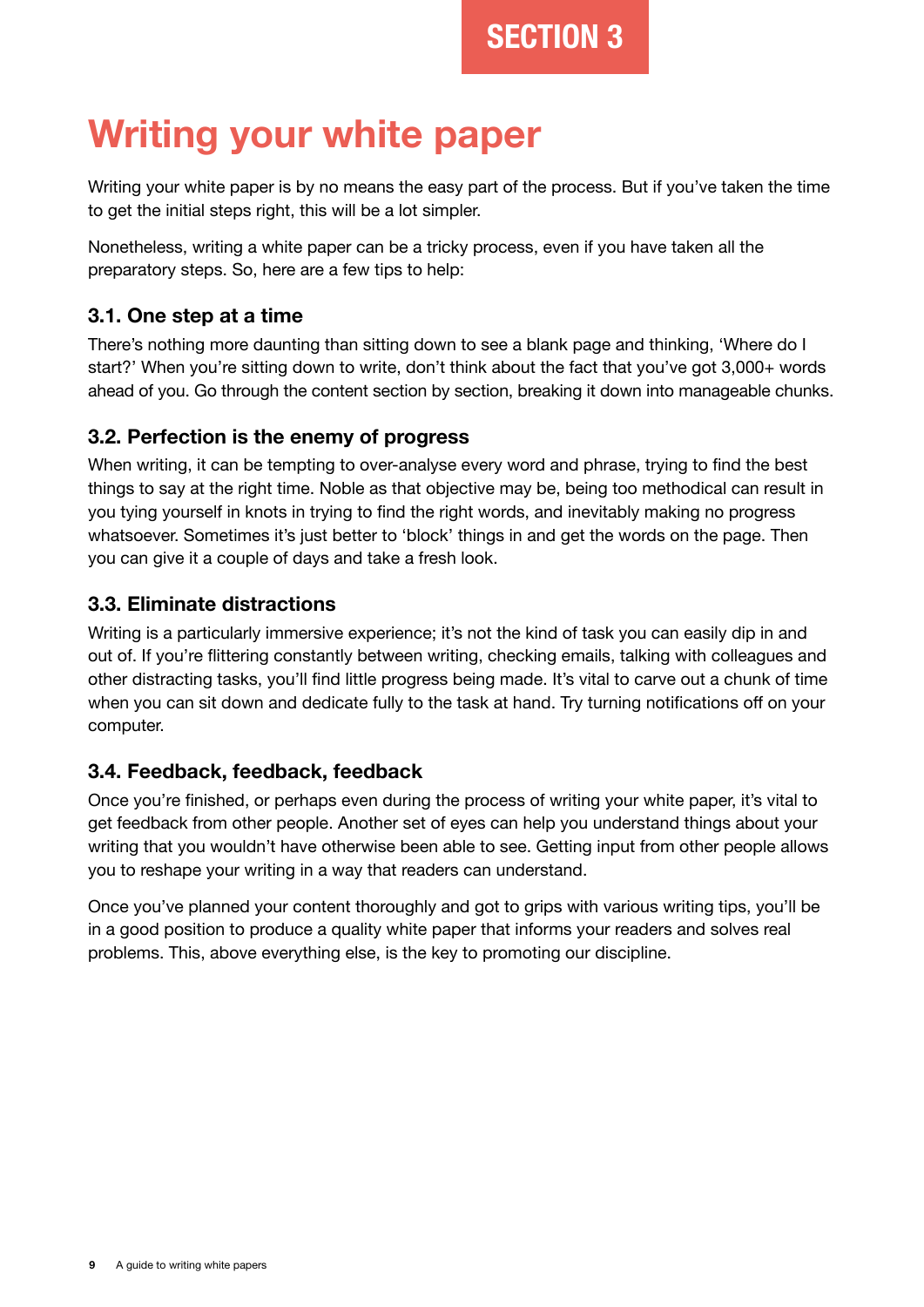## **Tips for writing**

Here are some tools that people use for researching content:

- **[BuzzSumo](https://buzzsumo.com/p/30-day-free-trial/?utm_content=30daytrial&utm_source=googlel&utm_medium=cpc&utm_campaign=Branded%20-%20UK&utm_term=buzzsumo&gclid=Cj0KCQiA_8OPBhDtARIsAKQu0gaz4xDmAf9Bgp_cmVCZxF-lgx89rwUoDMwUtgfaWoEZ4r6yLQ1g2B0aApGBEALw_wcB)** a great tool for finding popular content
- **[Google Trends](https://trends.google.com/trends/?geo=GB)** discover what's popular
- **[Microsoft by the number](https://news.microsoft.com/bythenumbers/en/homepage)**s especially useful for Microsoft partners, back your research up with cold hard facts
- **[Radicati](https://www.radicati.com/)** loads of fascinating facts about the internet
- **[Wikidata](https://www.wikidata.org/wiki/Wikidata:Main_Page)** Wikipedia's central store of structured data
- Also remember government data sources and reports by major tech analysts
- $\rightarrow$  Journals and conference proceedings
- $\rightarrow$  Professional and technical publications.

#### **Statistics**

Statistics can be a powerful tool because they can help simplify complex issues. They also provide a degree of objectivity to your arguments, lending weight to the issues you're discussing. It's often helpful, when outlining a problem, to offer statistical proof of your argument. You should always ensure your statistics come from a respectable source such as industry analysts, research from independent organisations or government agencies.

#### **Other forms of legitimacy**

Quotes from recognised industry leaders or a foreword by a respected stakeholder or company will add weight to a white paper. It can help to highlight the problem you are solving and/or the importance of HF/E in offering a solution.

When making decisions, people are looking for advice from respected sources. If you can include any form of endorsement in your report, it will take on a whole new level of significance with your readers. That is one of the reasons why it is useful to find partners to collaborate with.